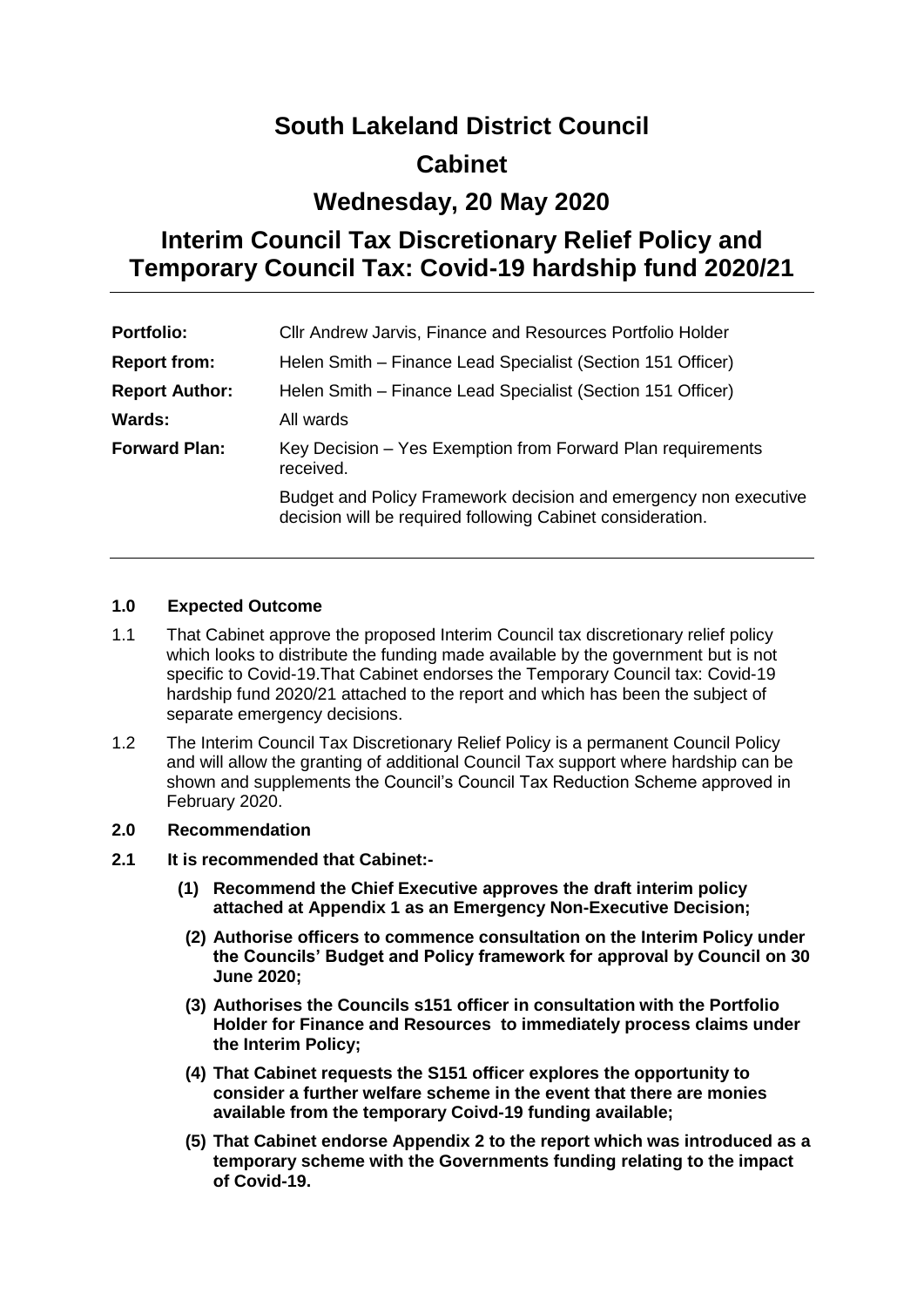### **3.0 Background and Proposals**

- 3.1 As part of the measures of assistance in relation to Covid-19, the Government announced additional support to all those in receipt of council tax support. In order to speed up the changes to council tax bills, the government will provide s.31 grant to be distributed through Council's existing hardship funds. As in a number of other districts, South Lakeland District Council does not have an existing hardship policy so in order to apply the additional discount there is a need to agree a new policy.
- 3.2 South Lakeland District Council's share of the Council Tax hardship fund is £487,092 based on 2,255 working age caseloads at Q3 2019/20. The Government expects that the majority of this fund will be used to provide council tax relief alongside existing local council tax support schemes. In addition, it is expected that the Council may also want to use some of this funding to deliver increased financial assistance having considered local circumstances.
- 3.3 The Government's strong expectation is that billing authorities will provide all recipients of working age local council tax support ('LCTS') during the financial year 2020/21 with a further reduction in their annual council tax bill of at least £150, using their discretionary powers to reduce the liability of council tax payers outside of their formal LCTS scheme design. South Lakeland District Council's Emergency Non-Executive Decision 007 Council Tax Covid-19 Hardship Fund approved payments of up to £300 to recipients of the Council's Council Tax Reduction Scheme, as set out in Appendix 2. Software has now been received to enable the Council to award this funding and to issue revised bills with the reduction applied.
- 3.4 Having allocated grant to reduce the council tax bill of working age LCTS recipients, billing authorities are requested to establish their own local approach to using any remaining grant to assist those in need. Billing authorities are expected to want to revisit their broader approach at intervals during the financial year, in order to ensure expenditure for 2020/21 remains within their allocation. The Government states that, in determining any broader approach to delivering support, local authorities are best placed to reflect on the financial needs of their most vulnerable residents. In doing so, they may wish to consider using their remaining grant allocation as part of wider local support mechanisms. These may include, but are not restricted to:
	- a) Council tax relief using existing discretionary discount/hardship policies (adapted where necessary in order to capture those most likely to be affected by Covid-19);
	- b) Additional support outside the council tax system through Local Welfare or similar schemes;
	- c) A higher level of council tax reduction for those working age LCTS recipients whose annual liability exceeds £150.

Local authorities are expected to use their discretionary powers under s13A(1)(c) section 47 of the Local Government Finance Act 1992.

- 3.5 South Lakeland District Council's existing discretionary council tax, the South Lakeland District Council Tax Reduction Scheme Exceptional Hardship Policy was approved in November 2015 and is now out of date. A replacement interim discretionary Council tax relief policy is attached at Appendix 1 to this report. This discretionary policy reflects those either approved or being considered elsewhere in Cumbria and gives delegation to officers to award support.
- 3.6 This policy supports, but is not part of, the Council's Council Tax Reduction Scheme which forms part of the Council's Budget and Policy framework and is subject to public consultation and consideration by Overview and Scrutiny. Due to the urgent need to give support as soon as possible it is not practical to carry out the usual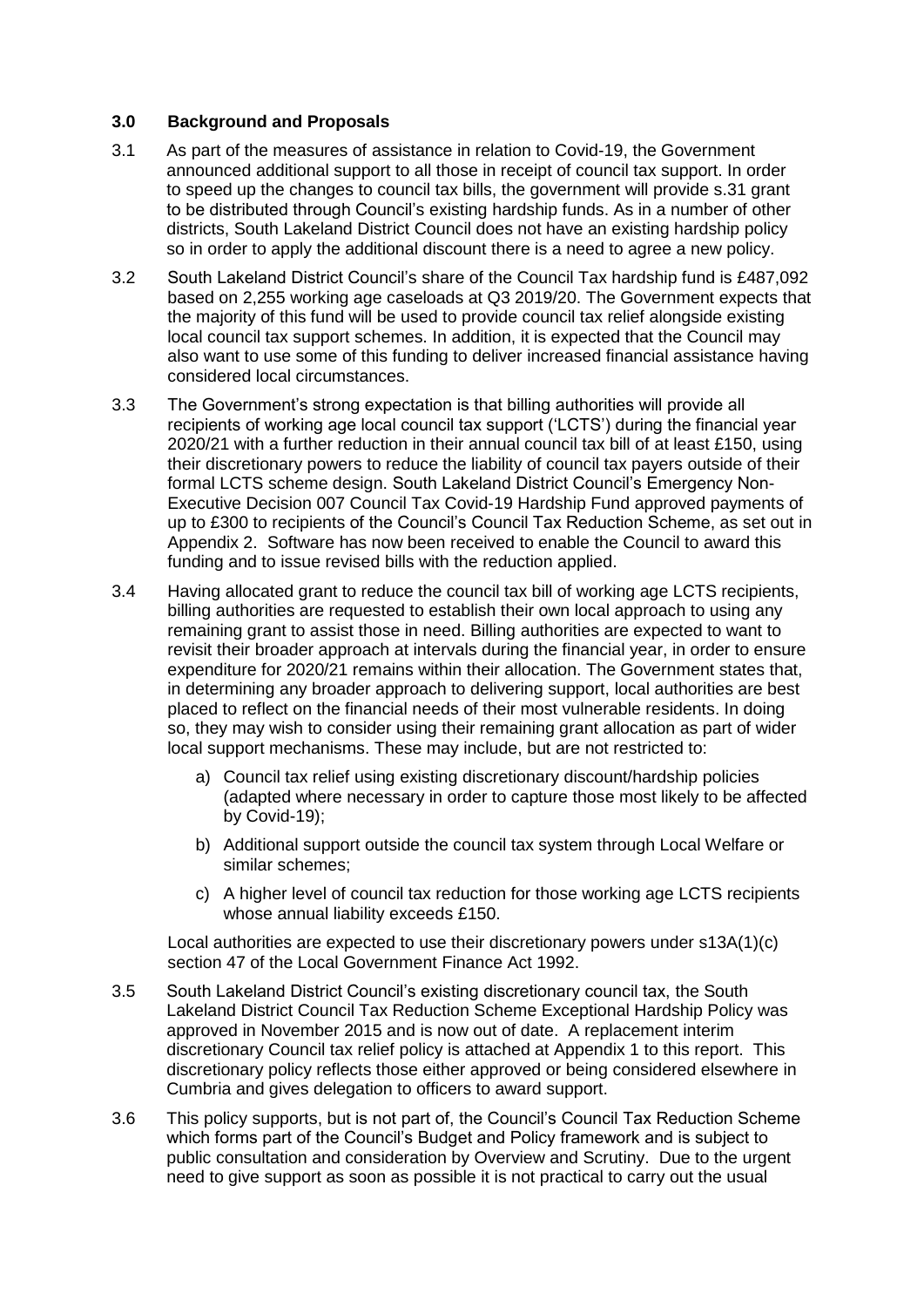consultation period of "ideally be not less than 8 weeks but no longer than 12 weeks". It is considered there are good reasons to implement the Interim policy and to carry out a consultation process for 4 weeks and to report all feedback to the next scheduled Cabinet meeting and Council meeting on the 30<sup>th</sup> June 2020. At this meeting the Council will be asked to approve the final policy. A report will be prepared for Council to consider on 30 June 2020 which will summarise all comments made by consultees and recommend approval of a final policy which reflect any comments received.

3.6 Having reviewed the current Council Tax Reduction Scheme (CTRS) caseload within South Lakeland there are 2,410 claims, of which 1,976 get the full 100% support. In total the current scheme reduces the Council tax payable by these 2,410 claimants by £2.745m from £3.013m to £0.267m for 2020/21. Modelling suggest that the approved payments of up to £300 per claim would cost £113k based on current claims and would therefore be affordable. However, it is unknown yet how many additional claims for CTRS will be received for 2020/21, all of whom will be eligible for the additional mandatory relief of up to £300. Therefore the amount of remaining funding to be allocated under the new discretionary policy will not be clear until March 2021. It is not practical to withhold consideration and award of relief under the discretionary policy until March 2021 but officers be mindful to awards made when considering applications.

## **4.0 Consultation**

- 4.1 Corporate Management Team, Budget Holders and Portfolio Holders have been consulted in the preparation of this report.
- 4.2 All district Councils in Cumbria have considered the Government request and have reviewed their discretionary hardship schemes. Each Council has its own discretionary scheme for award of assistance towards council tax. The Chief Finance Officers of Cumbria County Council and Cumbria Police and Crime Commissioner have been included in discussions of the proposals and have not objected to the proposals as the full cost falls in the billing authority, not other preceptors.
- 4.3 As set out above, public consultation and review by Overview and Scrutiny Committee is not possible if the policy is to be awarded as soon as possible to alleviate hardship. It is proposed that the policy at Appendix 1 is approved as an interim policy while consultation is carried out with a final policy to be approved by Council at its next meeting on 30 June 2020.

### **5.0 Alternative Options**

5.1 The scheme could be amended to increase, or reduce, discretion in making awards. This would vary the assistance to be awarded. The proposed scheme gives a balance between awarding additional relief and the cost of relief awarded.

### **6.0 Links to Council Priorities**

6.1 This scheme contributes towards working across boundaries to deliver sustainable communities, creating balanced communities and reducing inequalities so no one is left behind.

# **7.0 Implications**

### **Financial, Resources and Procurement**

7.1.1 The reliefs will be granted under s13A(1)(c) of the Local Government Finance Act 1992. The amount of reduction to council tax liability awarded under this section will have to be funded by the billing authority General Fund, which will require a transfer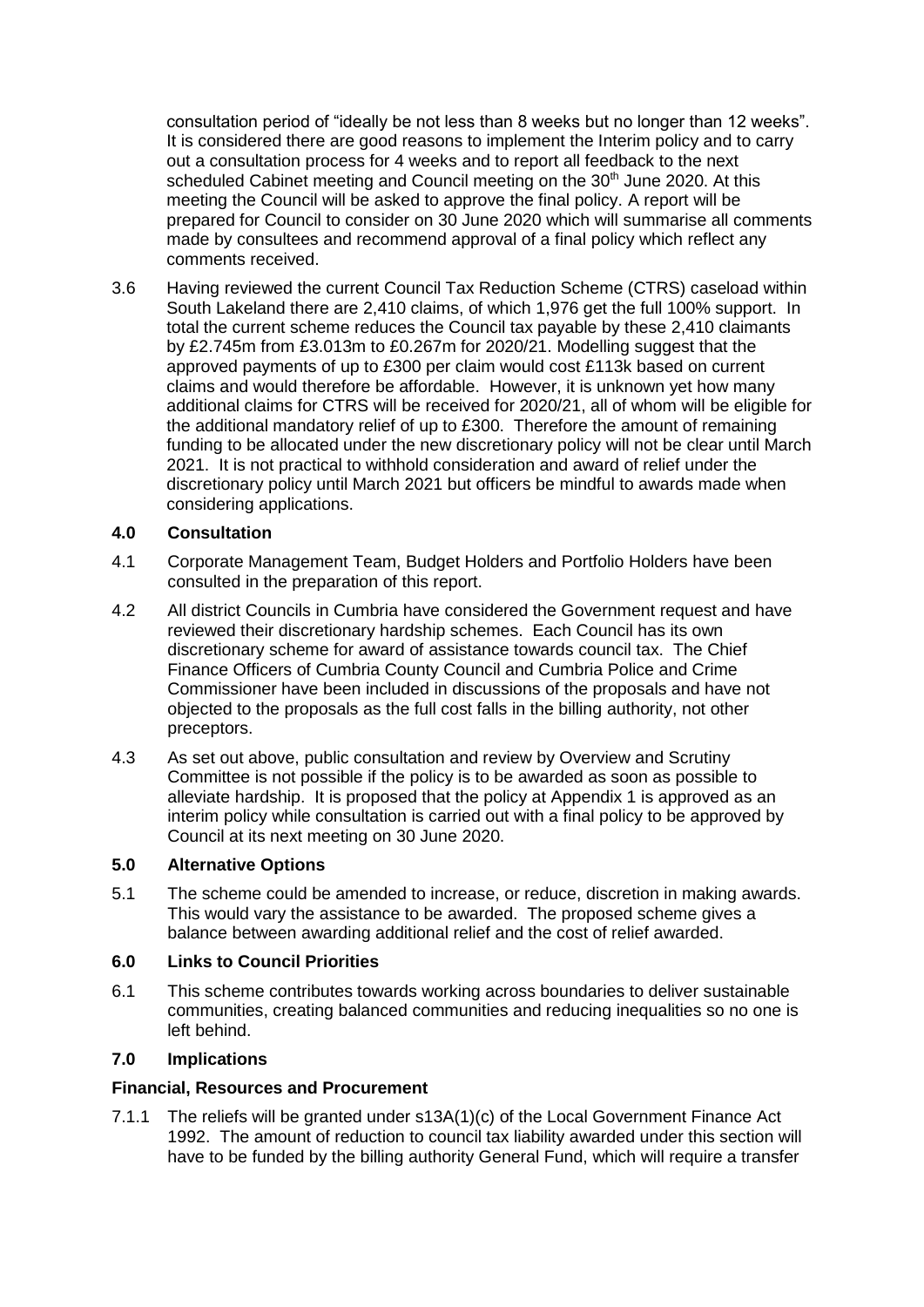from the General Fund to the Collection Fund of such amounts to ensure it doesn't impact on the Collection Fund bottom line.

7.1.2 This decision is outside the Budget and Policy Framework that has been approved at Council on the 25/02/2020 but has no impact on the overall General Fund budget as the proposed expenditure should be covered by the £487,092 additional Government grant. The Government confirmed, in a letter from the Minister for Regional Growth and Local Government dated 20 April 2020 that the £500 million Council Tax Hardship Fund to support economically vulnerable people and households should be used to provide council tax relief to those in receipt of working-age local council tax support schemes, but also provides flexibility for councils to use some of the funding on their own discretionary support schemes, reflecting their local circumstances. Allocations were paid to billing authorities on 3 April. An Emergency Non-Executive Decision will be requested to approve a virement to establish a budget for the reliefs to be awarded, offset but the Government grant.

### **Human Resources**

7.2.1 There are no additional Human Resources implications of the report.

### **Legal**

- 7.3.1 The reliefs will be granted under s13A(1)(c) of the Local Government Finance Act 1992. The Council is seeking to introduce a permanent Council Tax Discretionary Relief Policy. It is advisable to carry out consultation on permanent Council policies. As outlined above the Council would normally do this over an 8 week period. This reflects good practice. However it is considered that the Council requires a policy to help those in most need as soon as is practicable and the Councils constitution provides that in ideal situations the period for consultation would be 8 weeks. The Council like many other Councils finds itself dealing with Covid-19 and residents who require help and support. It is proposed that following the approval by Cabinet that the Council will carry out a public consultation on the Council Tax Discretionary Relief Scheme for a period of 4 weeks and the outcome of the feedback from the public will be reported to the next Cabinet meeting in June 2020. The Cabinet will consider any comments made and make recommendations to adopt the policy as part of the Council's Budget and Policy Framework at is meeting on the 30<sup>th</sup> June 2020.
- 7.3.2 It is proposed that due to the pressing needs of residents that the Councils S151 officer is authorised to process applications and make payments pending the final approval by the Council in June 2020.
- 7.3.3 Appendix 2 of the Policy is a temporary Covid-19 Temporary Council tax: Covid-19 hardship fund 2020/21. This has been the subject of emergency Council decision making to ensure that the advice from the Government was implemented.
- 7.3.4 The Council is required to carry out meaningful consultation. The Council will ensure its best value duty and section 3(2) Local Government Act 1999 are adhered to. The Council will also ensure it pays due regard to its public sector equality duties.

### **Health, Social, Economic and Environmental**

- 7.4 Have you completed a Health, Social, Economic and Environmental Impact Assessment? No
- 7.5 If you have not completed an Impact Assessment, please explain your reasons: the additional relief will apply to all CTRS recipients in the district. A full HSSA was prepared for the main review of the CTRS in February 2020 and can be found here: [https://democracy.southlakeland.gov.uk/ieListDocuments.aspx?CId=120&MId=4675](https://democracy.southlakeland.gov.uk/ieListDocuments.aspx?CId=120&MId=4675&Ver=4) [&Ver=4](https://democracy.southlakeland.gov.uk/ieListDocuments.aspx?CId=120&MId=4675&Ver=4)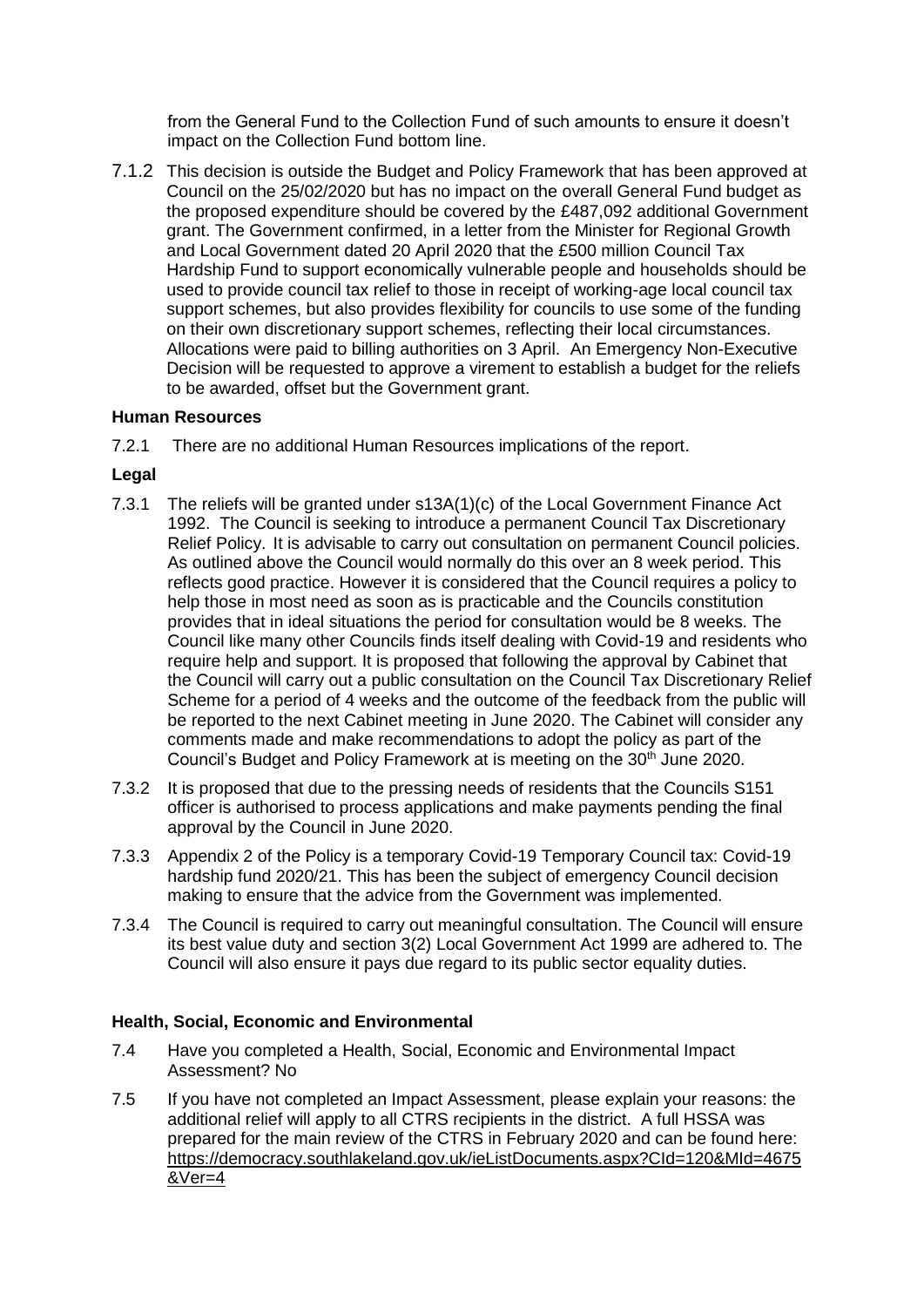# **Equality and Diversity**

- 7.6 Have you completed an Equality Impact Analysis? The Council has used information within the CTRS scheme prepared in February 2020 for the purposes of this interim policy and this will be updated as the policy is finalised.
- 7.7 If you have not completed an Impact Assessment, please explain your reasons: A full EIA was prepared for the main review of the CTRS in February 2020 and can be found here:

| ×<br>٠<br>۰. |
|--------------|
|--------------|

| <b>Risk</b>                                                                                                                                                                                    | Consequence                                                                                                                                                                         | Controls required                                                                                                                                            |
|------------------------------------------------------------------------------------------------------------------------------------------------------------------------------------------------|-------------------------------------------------------------------------------------------------------------------------------------------------------------------------------------|--------------------------------------------------------------------------------------------------------------------------------------------------------------|
| Difficulty in accurately predicting<br>the net reductions in awards<br>over the financial year as the<br>relief has to be awarded to all<br>council tax payers awarded<br>CTRS during 2020/21. | More relief may be<br>awarded than the<br>Government grant<br>received                                                                                                              | The discretionary relief<br>policy restricts relief to be<br>award under cash limited<br>Government schemes to<br>be curtailed when funding<br>is exhausted. |
|                                                                                                                                                                                                |                                                                                                                                                                                     | The amount of awarded<br>relief will be monitored<br>monthly.                                                                                                |
| The proposed policy is not<br>correctly drafted in line with<br>legislation.                                                                                                                   | The Council's Local<br>Council Tax Reduction<br>Scheme will not stand up<br>to legal challenges and the<br>scheme will fall into<br>disrepute and legal costs<br>would be incurred. | Seek appropriate advice to<br>draft any changes<br>effectively into the<br>scheme.                                                                           |

# **Contact Officers**

Helen Smith, Finance Lead Specialist, 01539 793147, [h.smith@southlakeland.gov.uk](mailto:h.smith@southlakeland.gov.uk)

# **Appendices Attached to this Report**

| Appendix No. | <b>Name of Appendix</b>                         |
|--------------|-------------------------------------------------|
|              | Interim Council Tax Discretionary Relief Policy |
|              | Council tax: Covid-19 hardship fund 2020/21     |
|              | <b>Equality Impact Assessment</b>               |

# **Background Documents Available**

| <b>Name of Background document</b>                                                        | Where it is available        |
|-------------------------------------------------------------------------------------------|------------------------------|
| <b>Emergency Non-Executive</b><br>Decision Council tax: Covid-19<br>hardship fund 2020/21 | https://tinyurl.com/y8h8clbj |
| MHCLG: Council tax: Covid-19<br>hardship fund 2020 to 2021 -<br>guidance                  | https://tinyurl.com/sf3ug2w  |